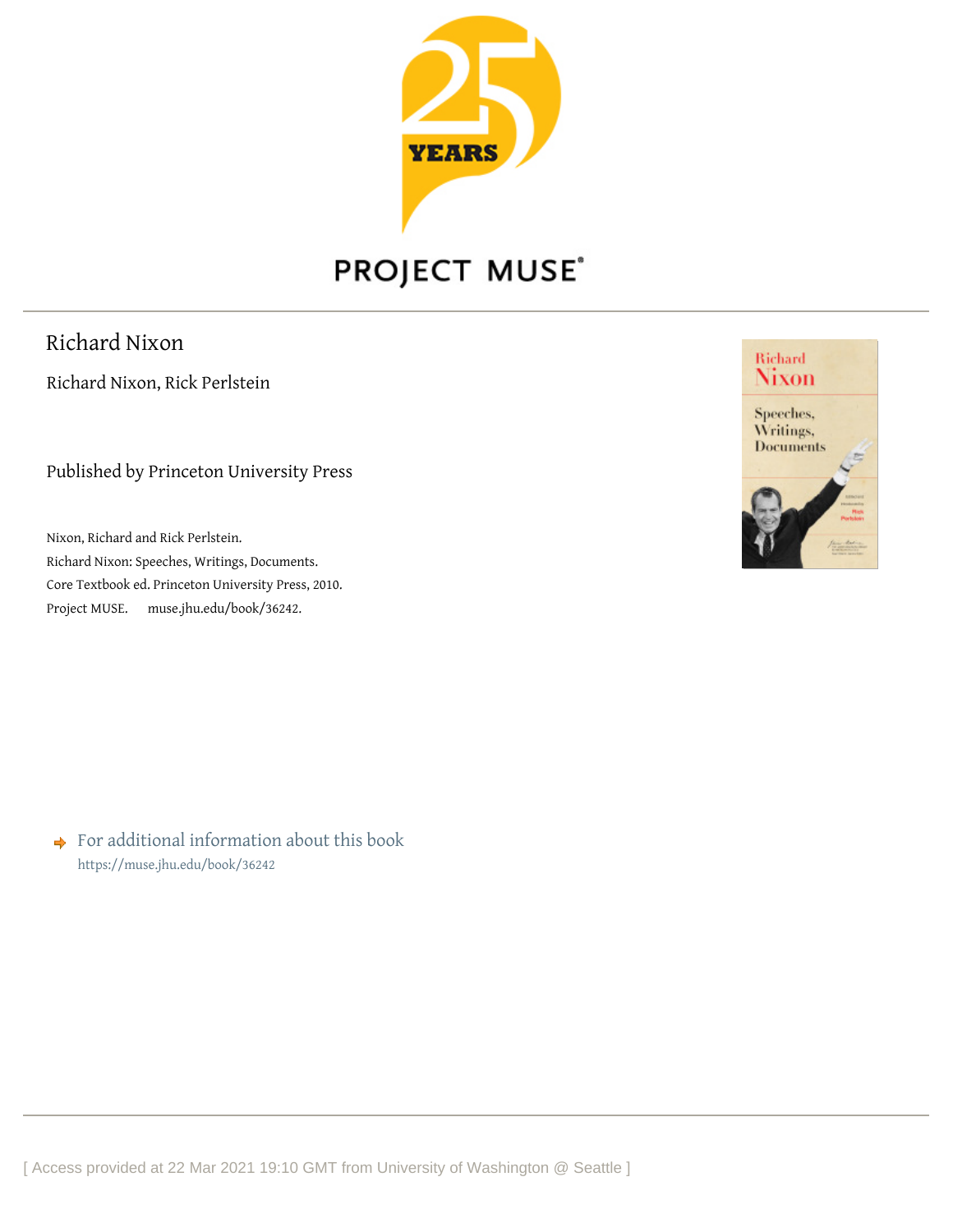# **14.**

### **"What Has Happened to America?" (Reader's Digest, October 1967)**

*Beginning in the mid-1960s, after a long period of liberal and Democratic control of all three branches of government, signs of disorder saturated American society. Crime rates were skyrocketing; young people were turning their back on traditional norms, protesting the Vietnam War, and contesting the moral legitimacy of their elders; and, most dramatically, each new summer seemed to augur yet more dramatic riots in the nation's black ghettos. In the summer of 1967, twenty-six died in riots in Newark, New Jersey, and forty-two in Detroit. Richard Nixon, always a stickler for order, made a bid for the support of Americans who feared society was coming apart at the seams a key part of his political appeal going into the 1968 presidential election. This article in the nation's most widely read monthly,* Reader's Digest*—whose publisher was a strong Nixon backer and friend—added a characteristically Nixonian touch: he seemed to put more of the blame on the indulgence of know-it-all sophisticates than on the people actually committing the crimes.*

Reprinted with permission from the October 1967 *Reader's Digest*.

Copyright © 1967 by The Reader's Digest Assn., Inc.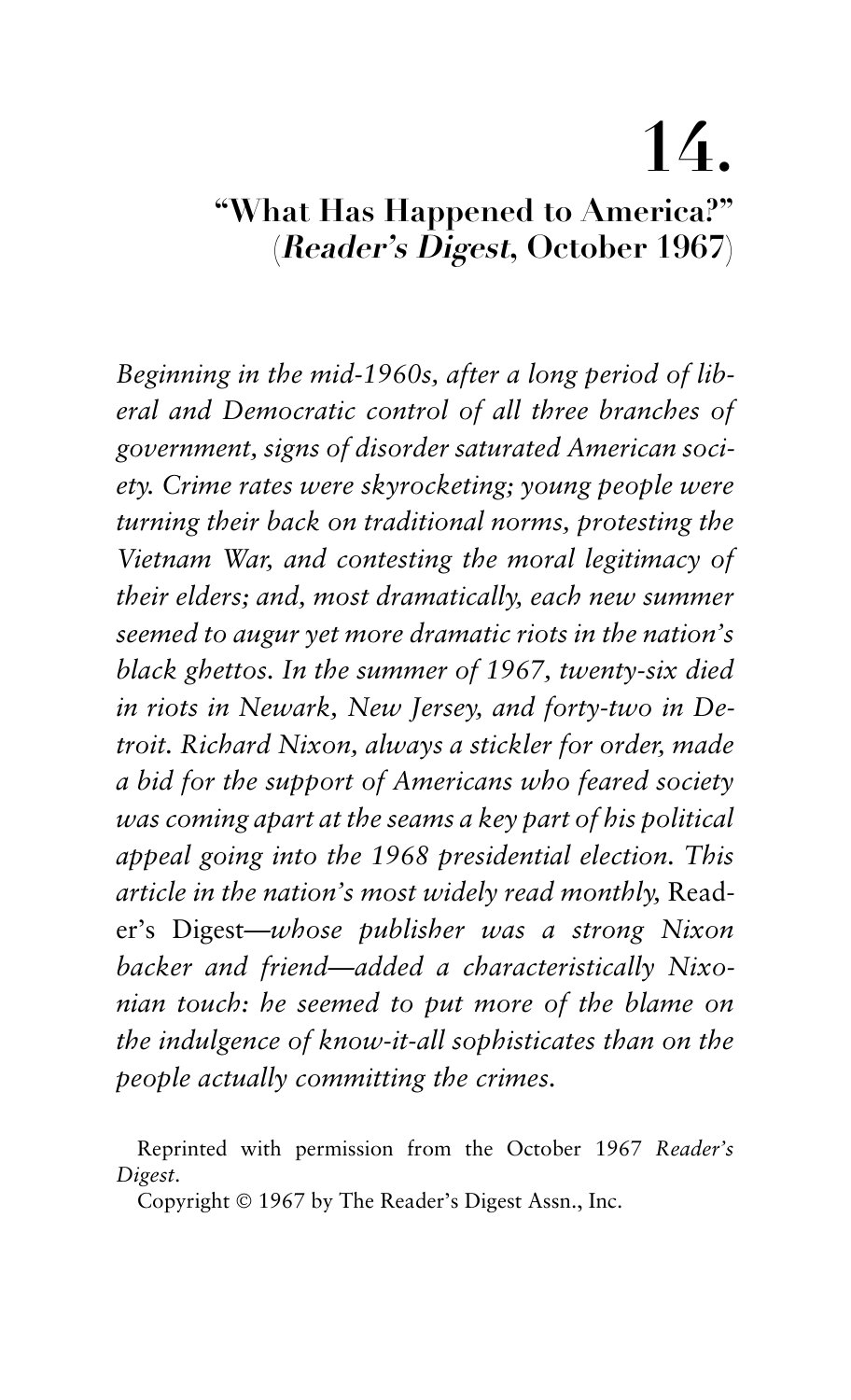Just three years ago this nation seemed to be completing its greatest decade of racial progress and entering one of the most hopeful periods in American history. Twenty million Negroes were at last being admitted to full membership in the society, and this social miracle was being performed with a minimum of friction and without loss of our freedom or tranquility.

With this star of racial peace and progress before us, how did it happen that last summer saw the United States blazing in an inferno of urban anarchy?

In more than 20 cities police and mayors were unable to cope with armed insurrection. Central cities were abandoned to snipers, looters and arsonists. Only the state militia or federal soldiers could regain the city and restore peace....

Why is it that in a few short years a nation which enjoys the freedom and material abundance of America has become among the most lawless and violent in the history of free peoples?

There has been a tendency in this country to charge off the violence and the rioting of the past summer solely to the deep racial division between Negro and white. Certainly racial animosities and agonies—were the most visible causes. But riots were also the most virulent symptoms to date of another, and in some ways graver, national disorder—the decline in respect for public authority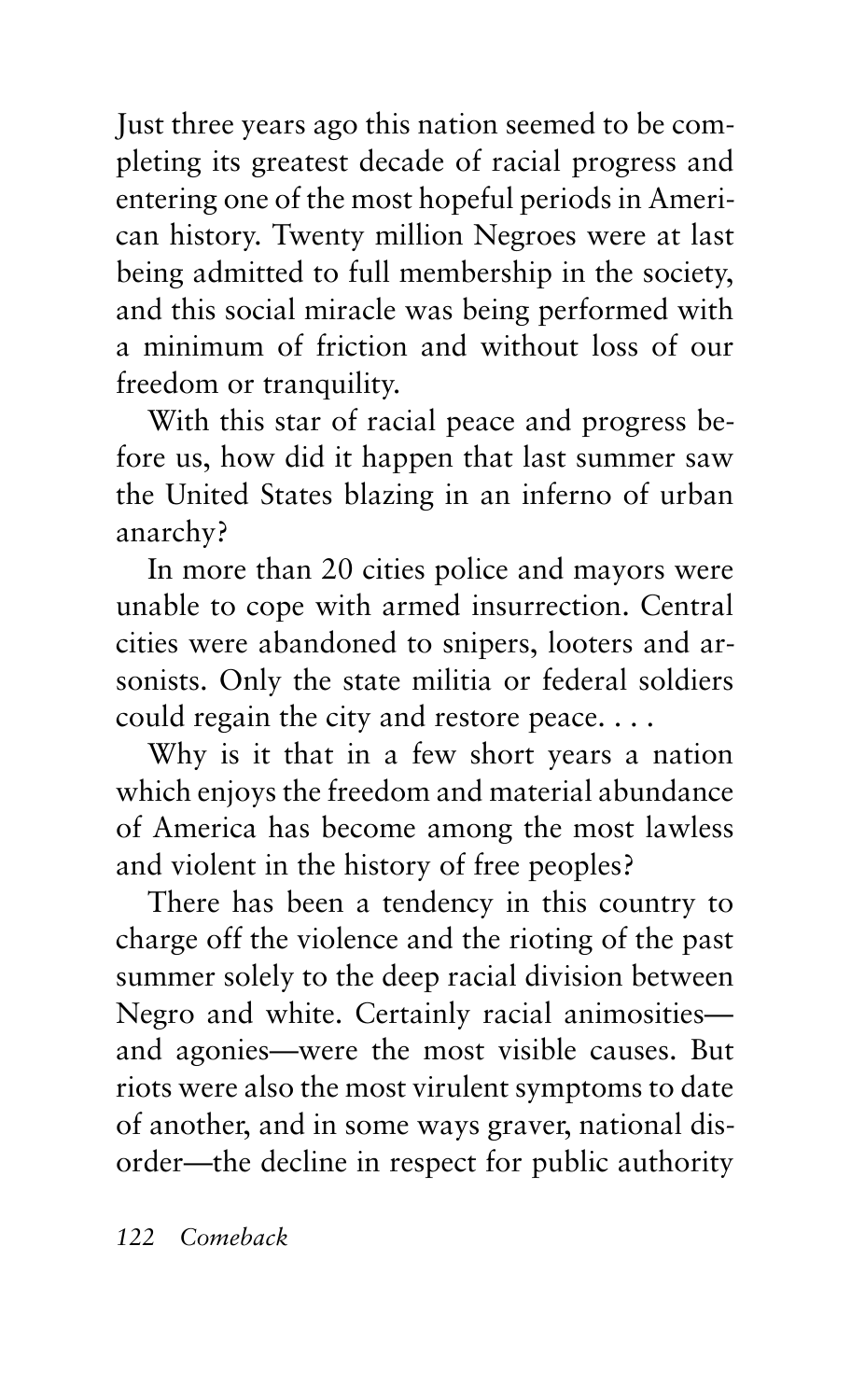and the rule of law in America. Far from being a great society, ours is becoming a lawless society.

#### Slipping Standards

The symptoms are everywhere manifest: in the public attitude toward police, in the mounting traffic in illicit drugs, in the volume of teen-age arrests, in campus disorders and the growth of white-collar crime. The fact that whites looted happily along with Negroes in Detroit is ample proof that the affliction is not confined to one race.

The shocking crime and disorder in American life today flow in large measure from two fundamental changes that have occurred in the attitudes of many Americans.

First, there is the permissiveness toward violation of the law and public order by those who agree with the cause in question. Second, there is the indulgence of crime because of sympathy for the past grievances of those who have become criminals.

Our judges have gone too far in weakening the peace forces as against the criminal forces.

Our opinion-makers have gone too far in promoting the doctrine that when a law is broken, society, not the criminal, is to blame.

Our teachers, preachers, and politicians have gone too far in advocating the idea that each indi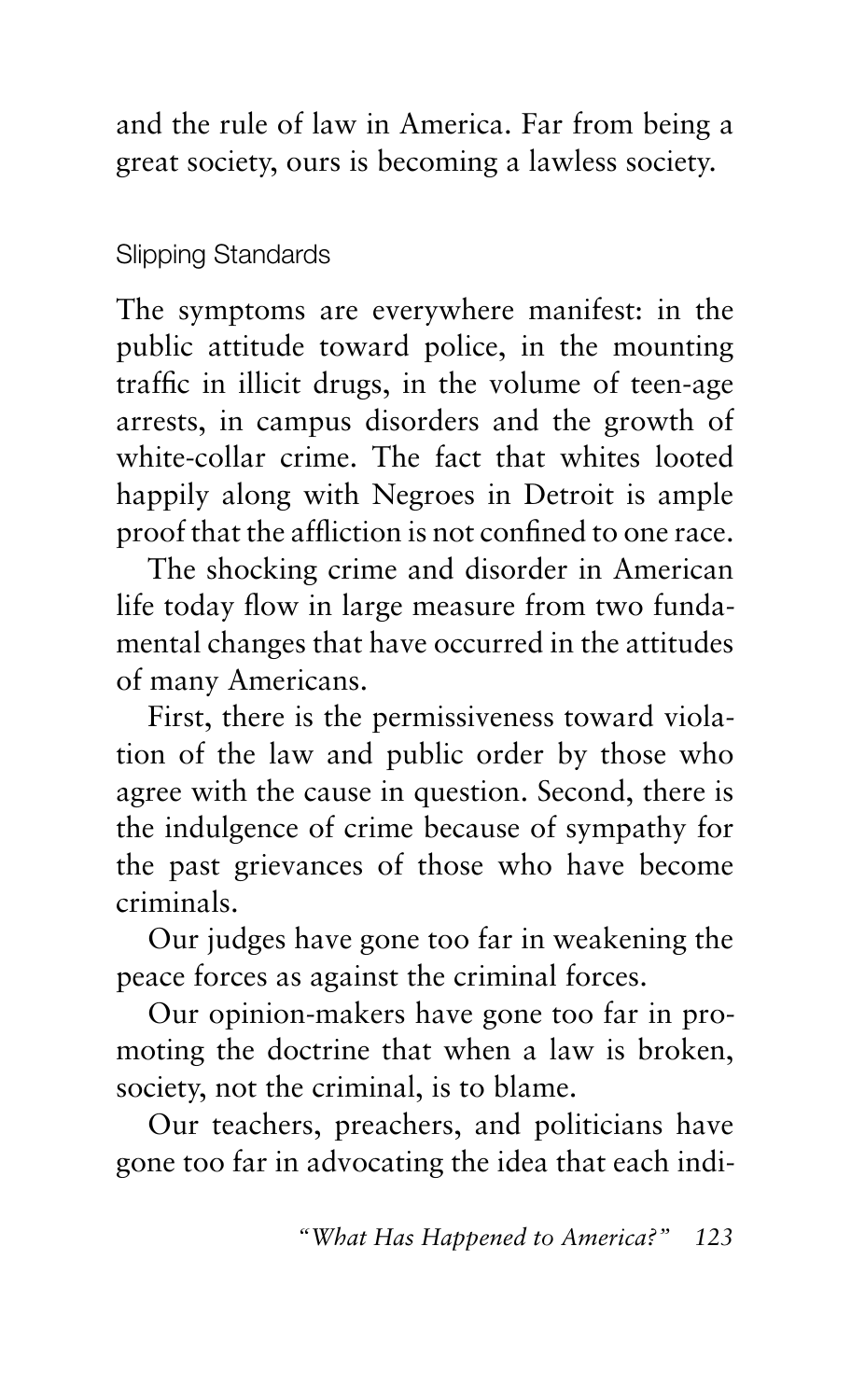vidual should determine what laws are good and what laws are bad, and that he then should obey the law he likes and disobey the law he dislikes.

Thus we find that many who oppose the war in Vietnam excuse or ignore or even applaud those who protest that war by disrupting parades, invading government offices, burning draft cards, blocking troop trains or desecrating the American flag.

The same permissiveness is applied to those who defy the law in pursuit of civil rights. This trend has gone so far in America that there is not only a growing tolerance of lawlessness but an increasing public acceptance of civil disobedience. Men of intellectual and moral eminence who encourage public disobedience of the law are responsible for the acts of those who inevitably follow their counsel: the poor, the ignorant and the impressionable. For example, to the professor objecting to de facto segregation, it may be crystal clear where civil disobedience may begin and where it must end. But the boundaries have become fluid to his students and other listeners. Today in the urban slums, the limits of responsible action are all but invisible....

There is little question that our judicial and legal system provides more safeguards against the conviction of an innocent man than any other legal system on earth. We should view this accomplishment with pride, and we must preserve it. But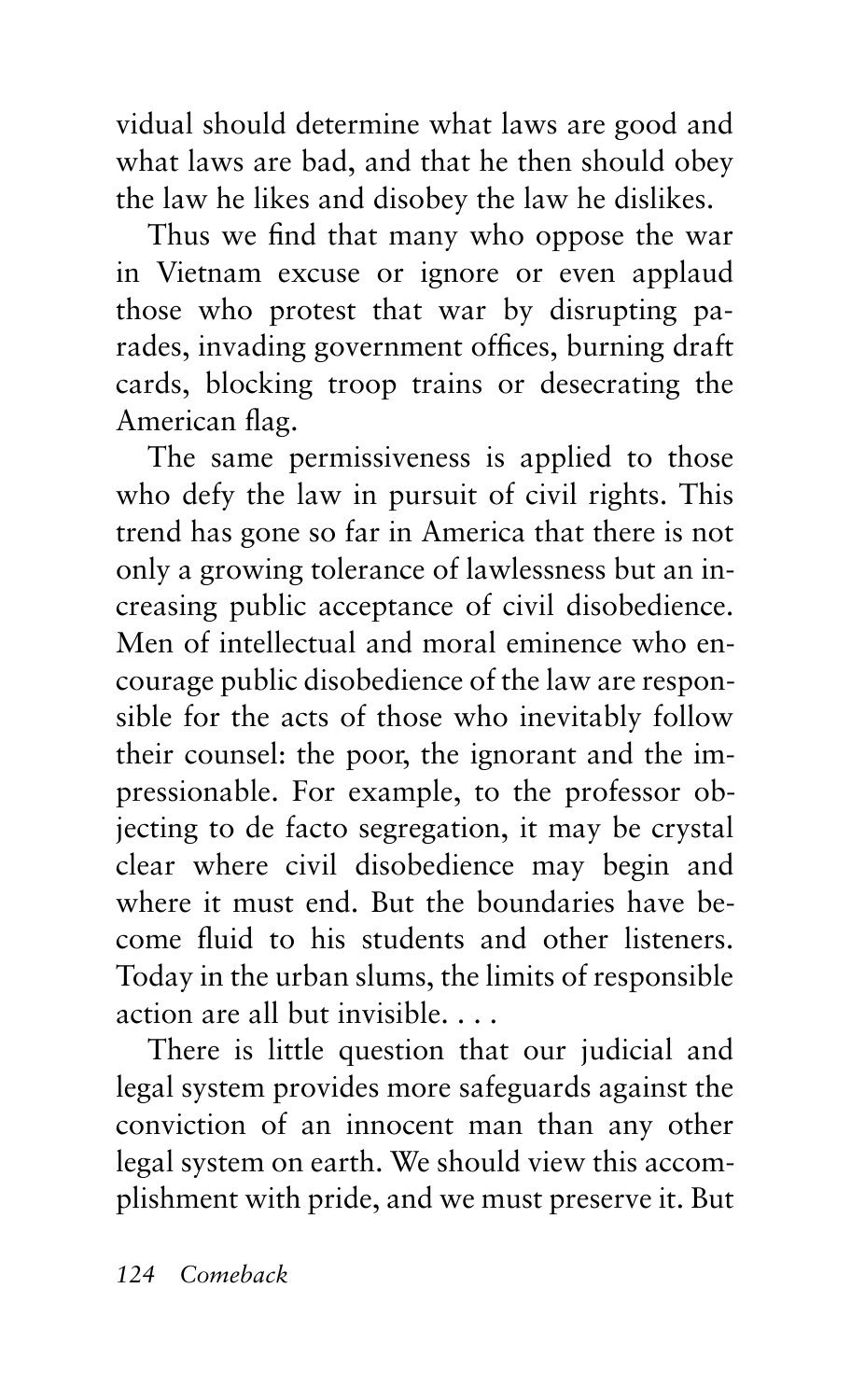the first responsibility of government and a primary responsibility of the judicial system is to guarantee to each citizen his primary civil right the right to be protected from domestic violence. In recent years our system has failed dismally in this responsibility—and it cannot redeem itself by pointing to the conscientious manner in which it treats suspected criminals....

Any system that fashions its safe-guards for the innocent so broadly and haphazardly that they also provide haven from punishment for uncounted thousands of the guilty is a failure—an indictment, not an adornment, of a free society. No need is more urgent today than the need to strengthen the peace forces as against the criminal forces that are at large in America.

#### Midsummer Madness

The nationwide deterioration of respect for authority, the law and civil order reached its peak this past summer when mobs in 100 cities burned and looted and killed in a senseless attack upon their society, its agents and its law.

We should make no mistake. This country cannot temporize or equivocate in this showdown with anarchy; to do so is to risk our freedoms first and then our society and nation as we know it....

The problems of our great cities were decades in building; they will be decades in their solution.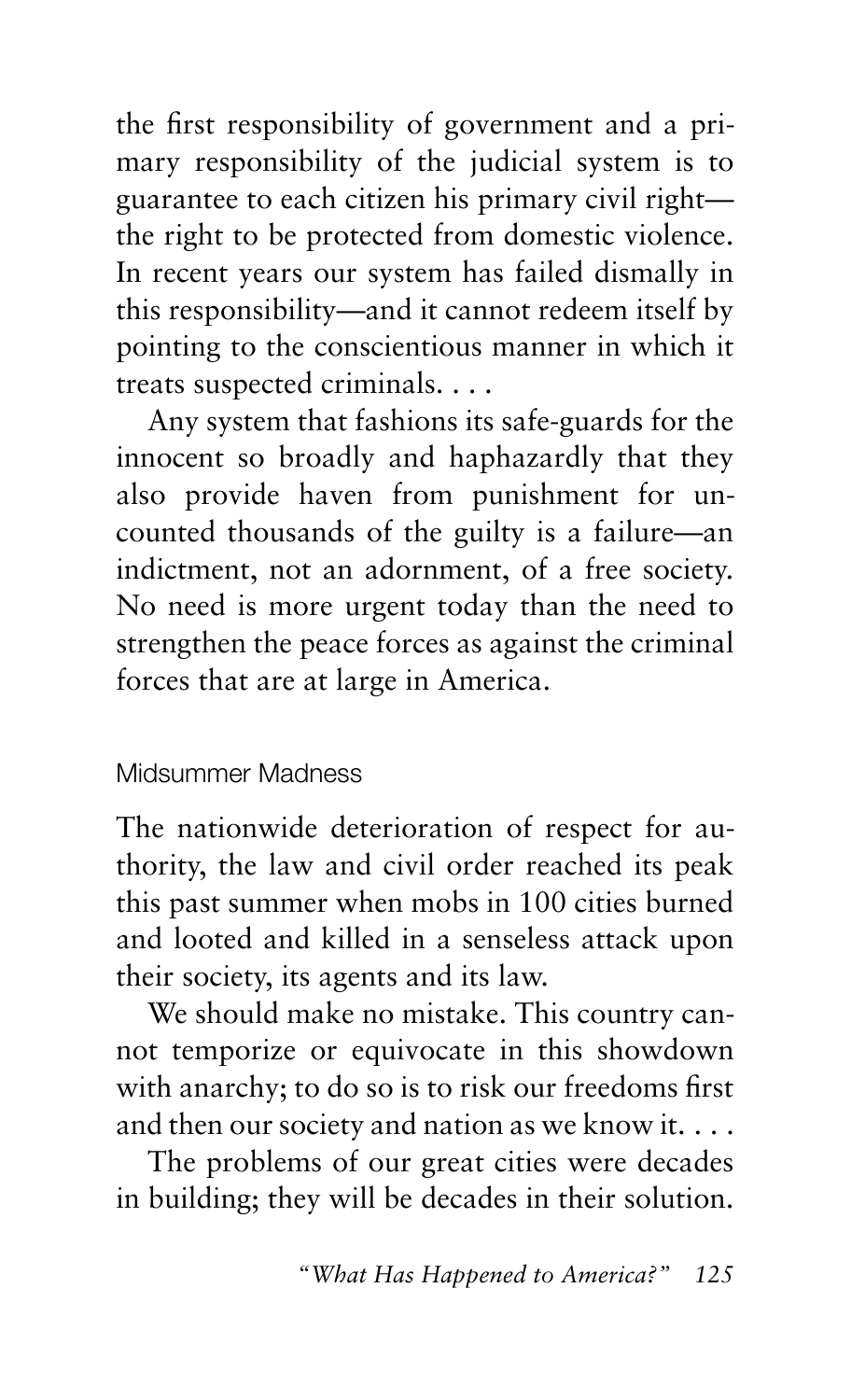While attacking the problems with urgency we must await the results with patience. But we cannot have patience with urban violence. Immediate and decisive force must be the first response. For there can be no progress unless there is an end to violence and unless there is respect for the rule of law. To ensure the success of long-range programs, we must first deal with the immediate crisis—the riots.

#### An End to Violence

How are riots to be prevented?

The first step is better pay and better training and higher standards for police; we must attract the highest caliber of individual to the force....

Second, there must be a substantial upgrading in the number of police. The first purpose of the added manpower is to bring the physical presence of the law into those communities where the writ of authority has ceased to run.

The responsibility of the police in these areas is not only to maintain the peace but to protect life and property. It is the Negro citizens who suffer most from radical violence. When police and firemen retreat under sniper fire from riottorn districts to let them "burn out," it is the Negro's district that is burned out....

There can be no right to revolt in this society; no right to demonstrate outside the law, and, in